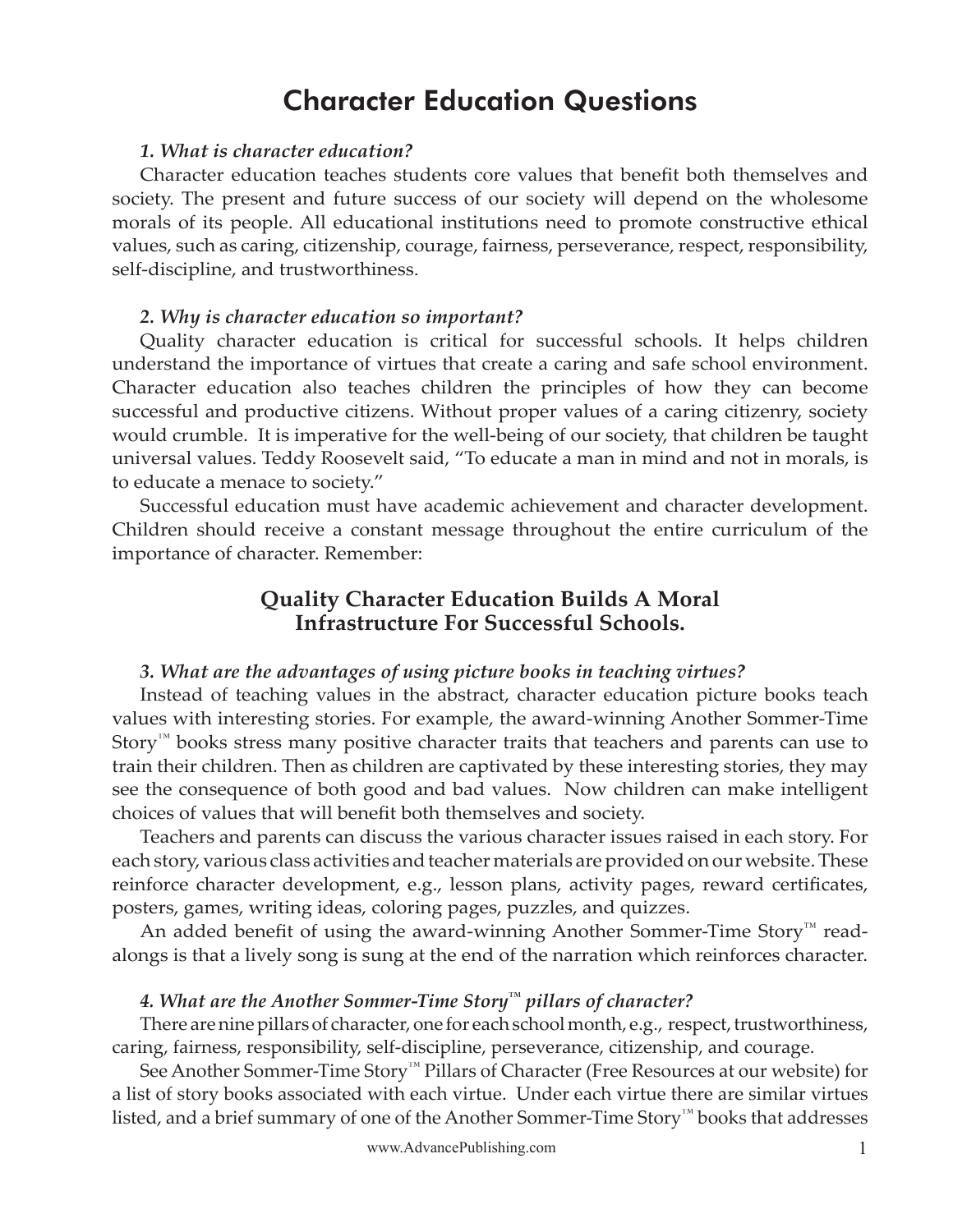that virtue. For example, for the example respect—there are thirteen titles that address the subject of respect. The teacher or parent can choose from this list a story that will teach the subject of respect.

### *5. What should be the goal of education?*

Education should prepare students both mentally and socially. An educated mind and high moral character are essential for students to live successful lives and to become successful citizens. Unfortunately, many educational institutions have stressed only the mental development and left students drifting to find their own values. Consequently, many students have chosen negative values that have greatly hindered their mental development and been detrimental to our society.

The twin goals of education should be academic achievement and character development. The question needs to be asked: What kind of education benefits students and society the most? The answer? Educating the mind and promoting ethical values that lead to success both for individuals and society.

### *6. How does teaching character aff ect school discipline?*

To be effective, schools must have a disciplined environment for learning. Character education greatly decreases discipline problems because educators promote the universal virtues of respect, honesty, caring, fairness, responsibility, self-discipline, perseverance, citizenship, and courage.

The advantage of using picture books that show the consequences of undisciplined schools as in *Mayor For A Day* and *Light Your Candle* is that it helps students understand the importance of a disciplined teaching environment.

# *7. Why is character development so important for a nation?*

A nation is only as strong as the character of its people. Imagine a society where everyone is selfish and no one can be trusted. Such a society will soon deteriorate. Criminals will flourish in such a society.

# *8. How soon should character be taught in schools?*

As soon as a child enters the school, character should be emphasized. There needs to be a fair, firm, and loving atmosphere. Children must be taught early to respect the rights of others.

# *9. What is a true child-centered environment?*

A true child-centered environment provides children with discipline, direction, and training to allow each child to grow up properly. Wise are those parents and schools preparing children for their future by providing intelligent guidance. What does character education do? It promotes core ethical values that teach children life-guiding principles for success, such as respect, trustworthiness, caring, fairness, responsibility, selfdiscipline, perseverance, citizenship, and courage. It's not religious indoctrination, even though practically all religions support such values. Character education provides intelligent guidance showing children the wisdom of doing things that will benefit them as well as society.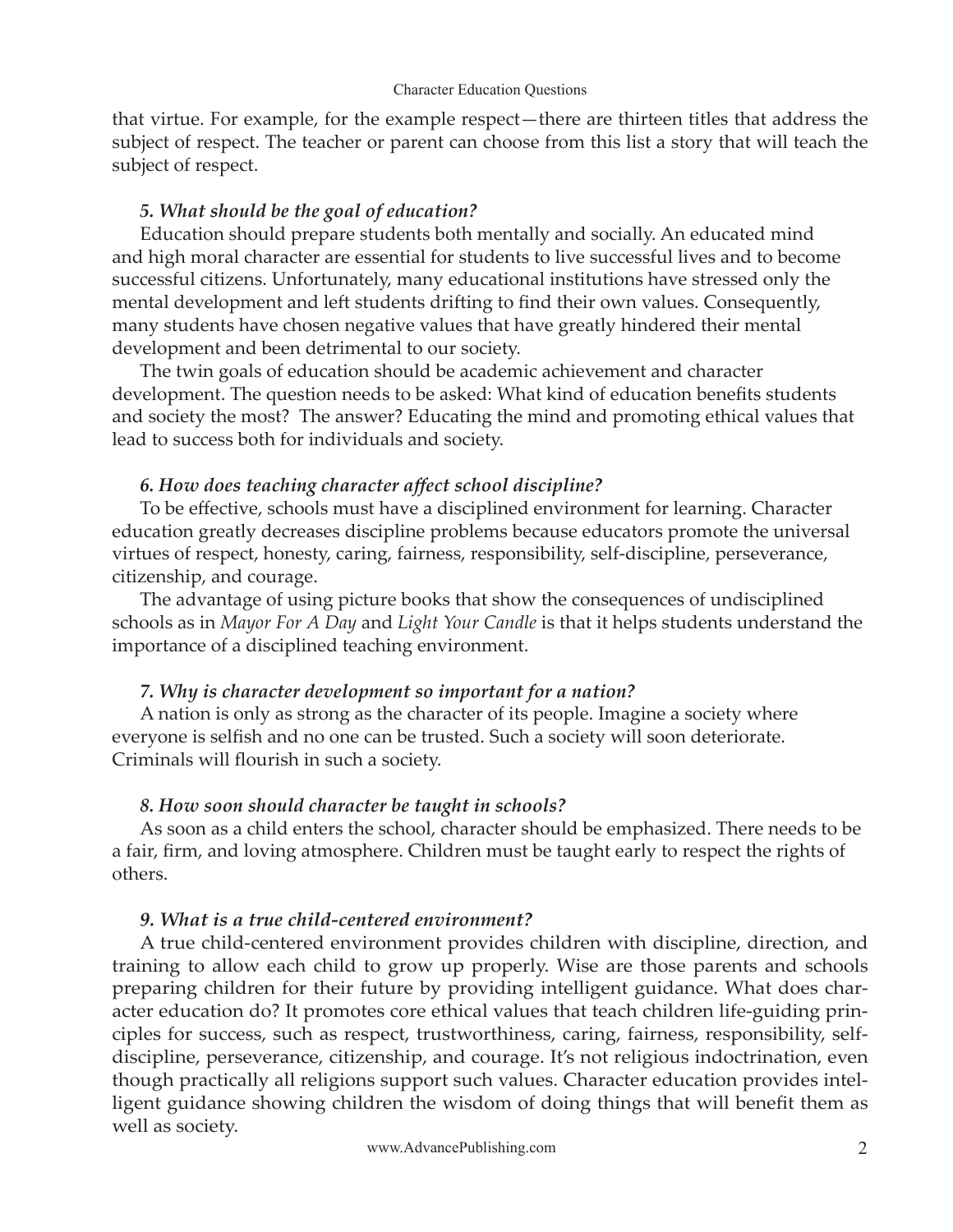#### 10. What are the dangers of values clarification?

Values clarification often places children into dilemma situations in which they must make decisions between two wrong choices. It often deals with situations that in all likelihood will never happen, and some situations in which even philosophers would have difficulty in deciding what to do. Instead of teaching positive morality, it stresses situation ethics. Its effect destroys traditional values. Values clarification also indoctrinates children until they lose their sense of shame over evil and accept degenerate behavior as normal. The pros and cons of drugs, homosexuality, lesbianism, premarital sex, prostitution, lying, stealing, infanticide, euthanasia, and suicide are likely to be discussed while non judgmental teachers carefully avoid imposing their values.

### *11. Can morality be legislated?*

Some will say, "You can't legislate morality," as an excuse to promote moral relativism. If one can't legislate morality, then one can't punish indecent behavior, cheating, stealing, and killing. Of course society must legislate morality. We can't let criminals run free or naked people run through our streets. Sensible laws are passed both for schools and society based on reason and common sense. Others contend values should be taught at home and not in school. True, homes should play a major factor in teaching morals, but morals should be taught everywhere. Honesty, self-control, respect, responsibility, caring, courage, and citizenship are values that should be encouraged everywhere; whereas cheating, lying, fighting, bullying and hating are negative values that should be condemned.

### *12. What is the cultural war?*

Click on: Cultural War. Material is taken from *Character Under Attack & What You Can Do About It* by Carl Sommer.

### 13. Why are some character education programs ineffective?

Some criticize character education programs as ineffective. They will be ineffective if the schools are teaching character in the abstract. There must be a climate of character within the entire school. Teachers cannot expect students to be honest just because they had a lesson on honesty. If students cheat, they should be punished. If students disrupt classes, corrective action should be taken. If bullying takes place, the bullies need to be disciplined. Teachers and principals must be given the right to discipline unruly children. Sadly, educational leaders often tie the hands of teachers and principals in matters of discipline.

### *14. Should schools be morally neutral by not teaching values?*

To contend schools should not teach values is impossible—all education in one form or another teaches values. Take American history: either one condemns slavery or one condones it. To remain neutral is in effect condoning slavery for those believing in slavery. If tests are given, either one condemns cheating or accepts it. Values are inherent in education. One cannot be morally neutral. The question should be asked—which values should be taught?